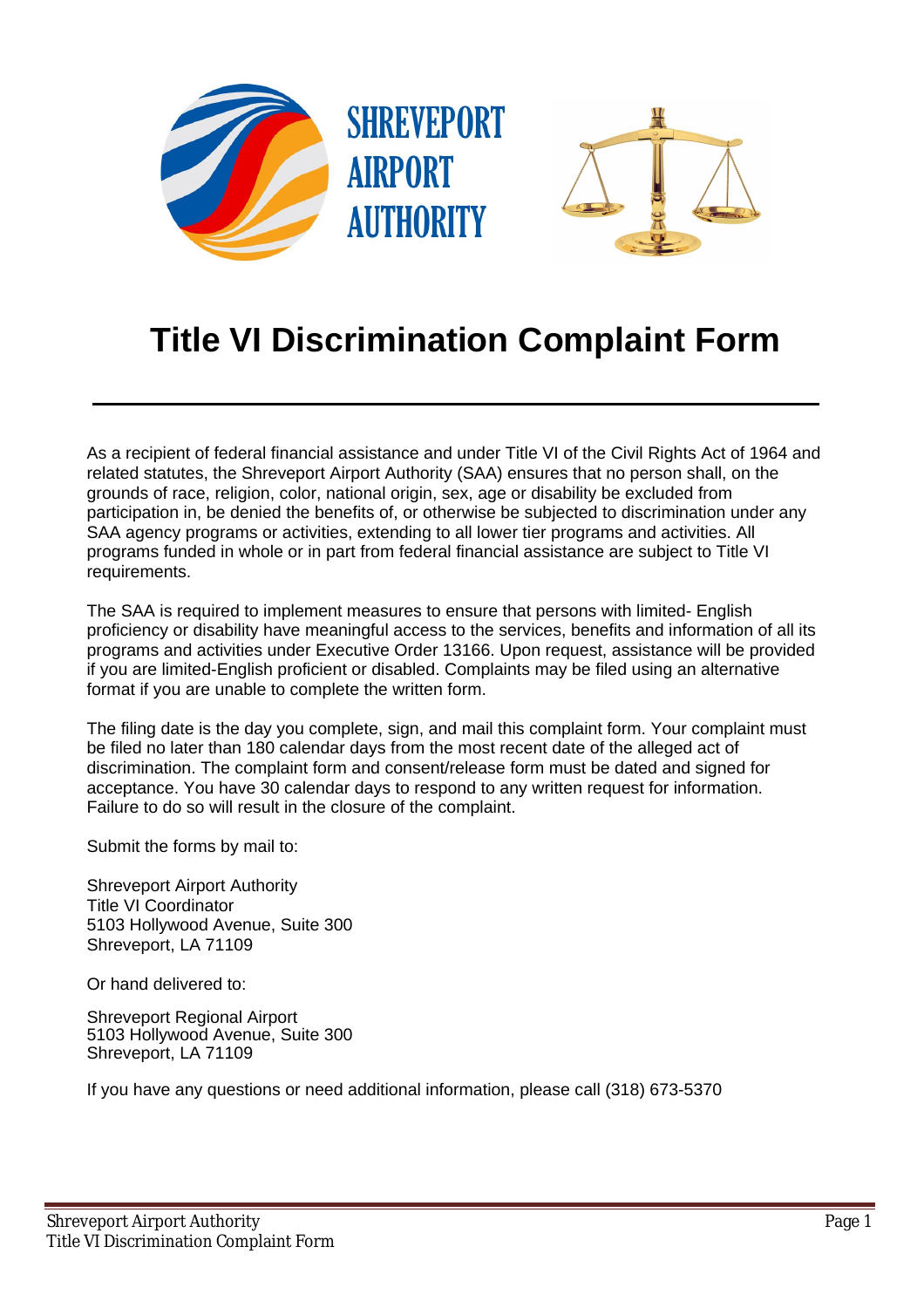## **SHREVEPORT AIRPORT AUTHORITY TITLE VI DISCRIMINATION COMPLAINT FORM**

| Name of Complainant                                                                                                                                                                             | Telephone Number:<br>$\left($<br>$\rightarrow$                                                                                                                                                                                 | Email: |
|-------------------------------------------------------------------------------------------------------------------------------------------------------------------------------------------------|--------------------------------------------------------------------------------------------------------------------------------------------------------------------------------------------------------------------------------|--------|
| <b>Mailing Address</b>                                                                                                                                                                          |                                                                                                                                                                                                                                |        |
|                                                                                                                                                                                                 |                                                                                                                                                                                                                                |        |
| What is the most convenient time for us to contact you about this complaint?                                                                                                                    |                                                                                                                                                                                                                                |        |
| <b>Basis of Discrimination</b>                                                                                                                                                                  | If you have a representative, please provide the following information:                                                                                                                                                        |        |
| _Disability<br>Race                                                                                                                                                                             | Name: Name and the set of the set of the set of the set of the set of the set of the set of the set of the set of the set of the set of the set of the set of the set of the set of the set of the set of the set of the set o |        |
| Color<br>$\_\$ {Age}                                                                                                                                                                            | Firm Name: 1988 and 1988 and 1988 and 1988 and 1988 and 1988 and 1988 and 1988 and 1988 and 1988 and 1988 and 1988 and 1988 and 1988 and 1988 and 1988 and 1988 and 1988 and 1988 and 1988 and 1988 and 1988 and 1988 and 1988 |        |
| National Origin<br>Sex                                                                                                                                                                          |                                                                                                                                                                                                                                |        |
| Other (please specify)                                                                                                                                                                          |                                                                                                                                                                                                                                |        |
| Date and place of the alleged discrimination.                                                                                                                                                   |                                                                                                                                                                                                                                |        |
| Is the alleged discrimination ongoing? $\Box$ Yes<br>$\Box$ No                                                                                                                                  |                                                                                                                                                                                                                                |        |
| Describe in detail the specific incident(s) that is the basis of the alleged discrimination. Describe each incident of<br>discrimination separately. (Attach additional page(s), if necessary). |                                                                                                                                                                                                                                |        |
|                                                                                                                                                                                                 |                                                                                                                                                                                                                                |        |
|                                                                                                                                                                                                 |                                                                                                                                                                                                                                |        |
|                                                                                                                                                                                                 |                                                                                                                                                                                                                                |        |
|                                                                                                                                                                                                 |                                                                                                                                                                                                                                |        |
|                                                                                                                                                                                                 |                                                                                                                                                                                                                                |        |
|                                                                                                                                                                                                 |                                                                                                                                                                                                                                |        |
|                                                                                                                                                                                                 |                                                                                                                                                                                                                                |        |
|                                                                                                                                                                                                 |                                                                                                                                                                                                                                |        |
|                                                                                                                                                                                                 |                                                                                                                                                                                                                                |        |
|                                                                                                                                                                                                 |                                                                                                                                                                                                                                |        |
|                                                                                                                                                                                                 |                                                                                                                                                                                                                                |        |
|                                                                                                                                                                                                 |                                                                                                                                                                                                                                |        |
|                                                                                                                                                                                                 |                                                                                                                                                                                                                                |        |
|                                                                                                                                                                                                 |                                                                                                                                                                                                                                |        |
|                                                                                                                                                                                                 |                                                                                                                                                                                                                                |        |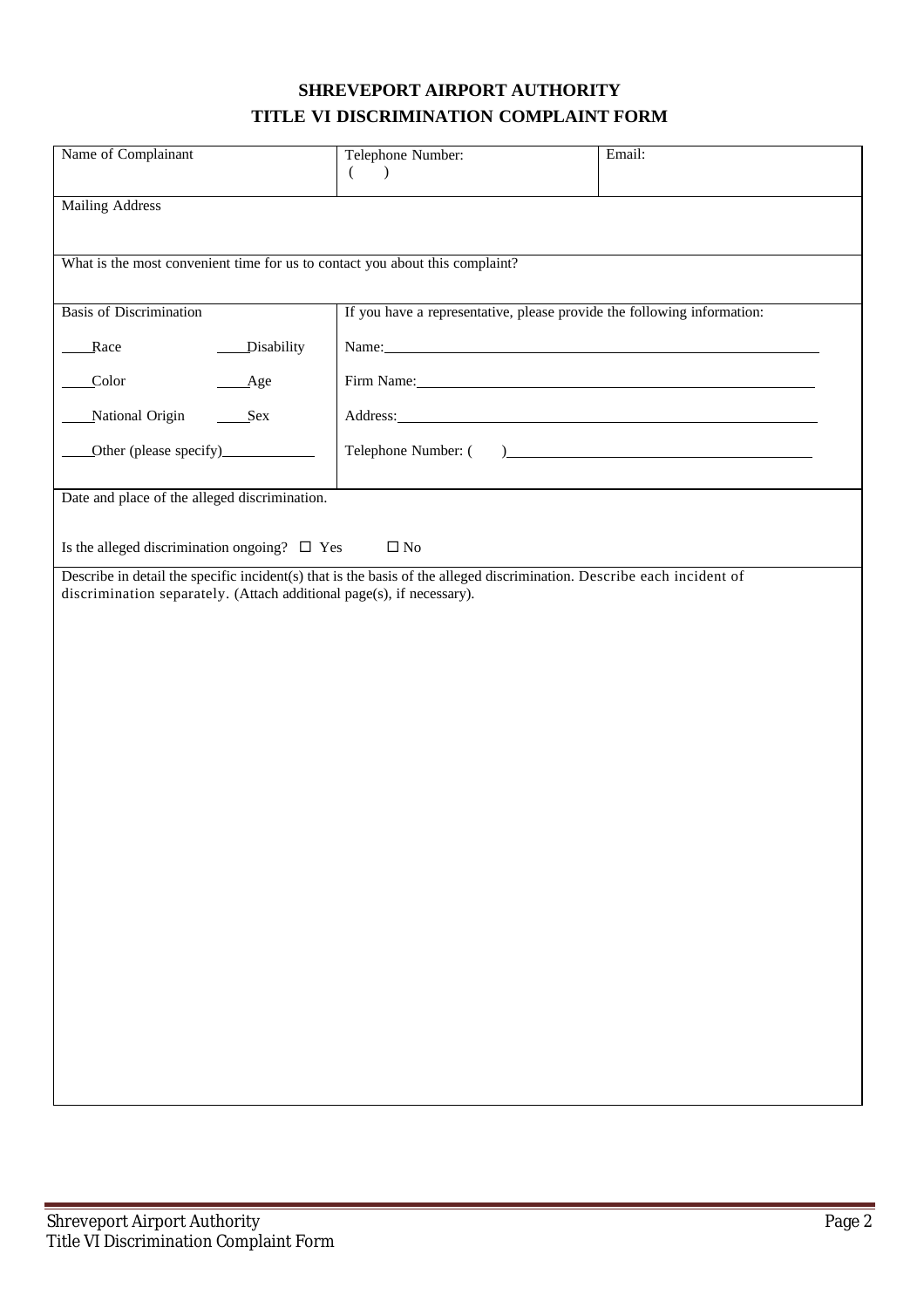Names of individual (s) responsible for the alleged discriminatory action(s):

What is the person's relationship to you:

Names of individuals (witnesses, fellow employees, supervisors, or others) whom we may contact for additional information to support or clarify your complaint: Please provide any supporting documentation (e-mails, letters of complaint, etc.)

Name Address Address Phone Number

It is against the law to retaliate against anyone because he/she has taken action, or participated in an action, to secure rights protected by Title VI laws. If you feel you have been retaliated against (separate from the discrimination alleged above), please explain the circumstances below. Please explain what action you took which you believe was the basis for the allegation. (Attach additional page(s), if necessary).

What remedy, or action, are you seeking for the alleged discrimination?

Have you filed this compliant with any other Federal, State, or local agency, or with any Federal or State court?

Yes No

If yes, check all that apply:

LU.S. Equal Employment Opportunity Commission Federal or State Court

Federal Aviation Administration Federal Highway Administration/U.S. Dept. of Transportation

Federal Transit Administration/U.S. Dept. of Transportation

Other Name of agency

Please provide any additional information that you believe would assist in the investigation: (Attach additional page(s), if necessary)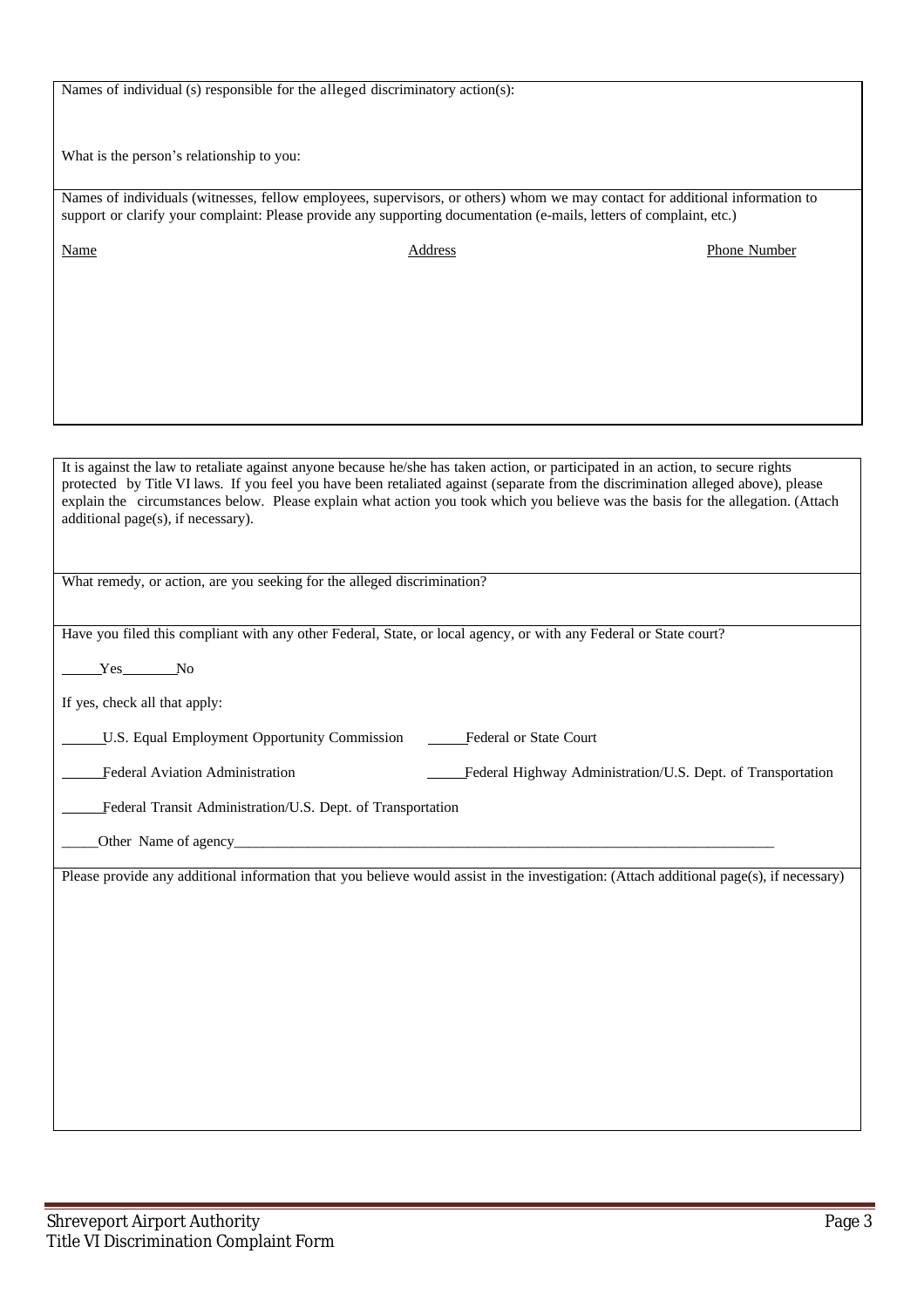## **Please note: This complaint form must be signed and dated in order to address your allegations.**

I certify that to the best of my knowledge the information I have provided is accurate and the events and circumstances are as I have described them. My signature is also giving consent to disclose my name, if needed, in the course of this investigation. I also understand that if I will be assisted by an advisor, my signature below authorizes the named individual to receive copies of relevant correspondence regarding the complaint and to accompany me during the investigation.

**Printed name of complainant**

**\_\_\_\_\_\_\_\_\_\_\_\_\_\_\_\_\_\_\_\_\_\_\_\_\_\_\_\_\_\_**

**\_\_\_\_\_\_\_\_\_\_\_\_\_\_\_\_\_\_\_\_\_\_\_\_\_\_\_\_\_\_**

**\_\_\_\_\_\_\_\_\_\_\_\_\_\_\_\_\_\_\_\_\_\_\_\_\_\_\_\_\_\_ Signature of complainant**

**Date**